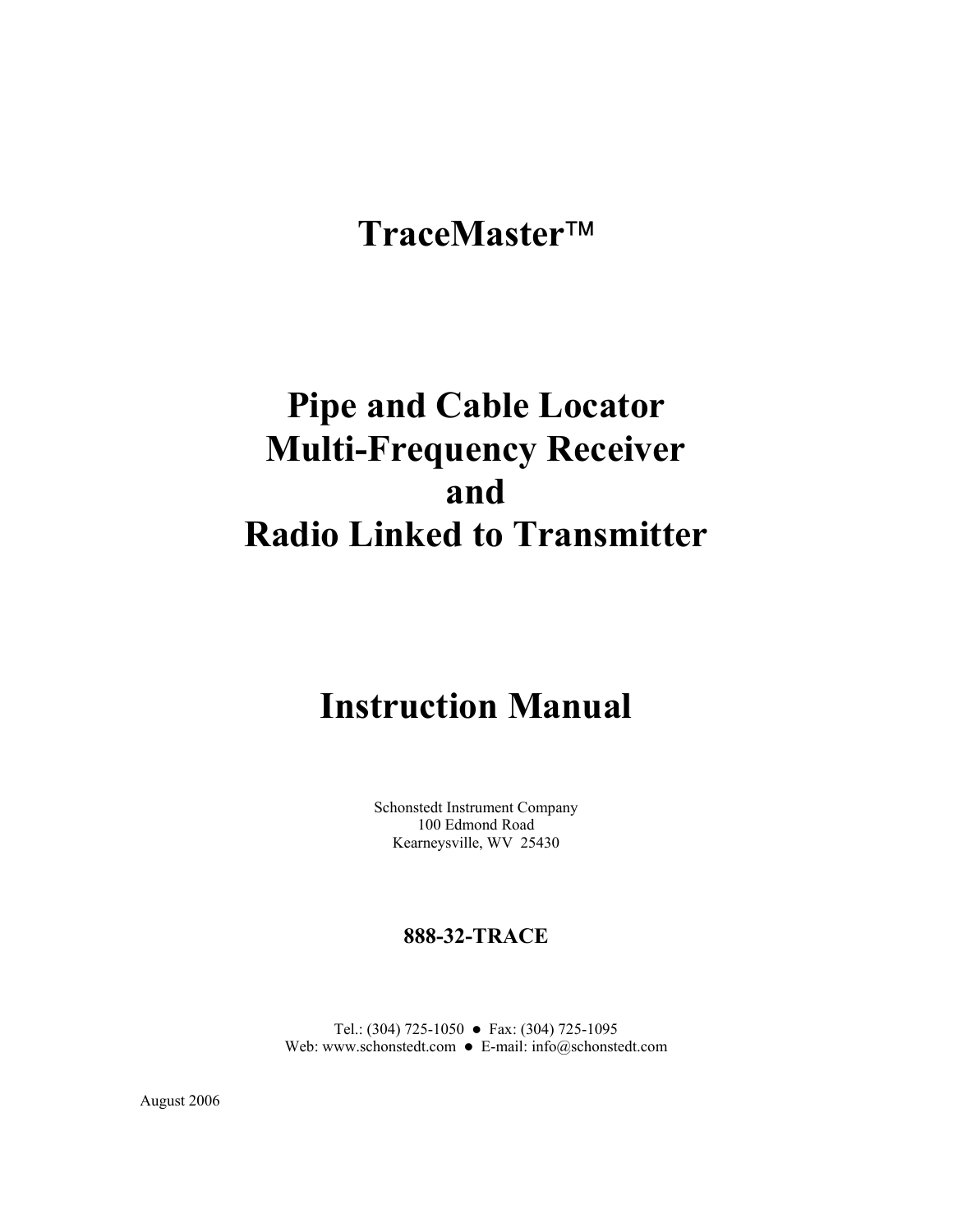| <b>SECTION I: GENERAL</b>                       |  |
|-------------------------------------------------|--|
| Page                                            |  |
|                                                 |  |
| Receiver                                        |  |
|                                                 |  |
|                                                 |  |
| Transmitter                                     |  |
|                                                 |  |
|                                                 |  |
|                                                 |  |
|                                                 |  |
|                                                 |  |
|                                                 |  |
| <b>SECTION II: SPECIFICATIONS</b>               |  |
|                                                 |  |
|                                                 |  |
| <b>SECTION III: OPERATION &amp; ACCESSORIES</b> |  |
|                                                 |  |
|                                                 |  |
|                                                 |  |
|                                                 |  |
| <b>SECTION IV: BATTERY INSTALLATION</b>         |  |
|                                                 |  |
|                                                 |  |
|                                                 |  |
|                                                 |  |
|                                                 |  |

# **TABLE OF CONTENTS**

# **Important Notice**

This device complies with part 15 of the FCC Rules. Operation is subject to the following two conditions: (1) this device may not cause harmful interference, and (2) this device must accept any interference received, including interference that may cause undesirable operation.

Changes or modifications not expressly approved by the manufacturer could void the user's authority to operate the equipment.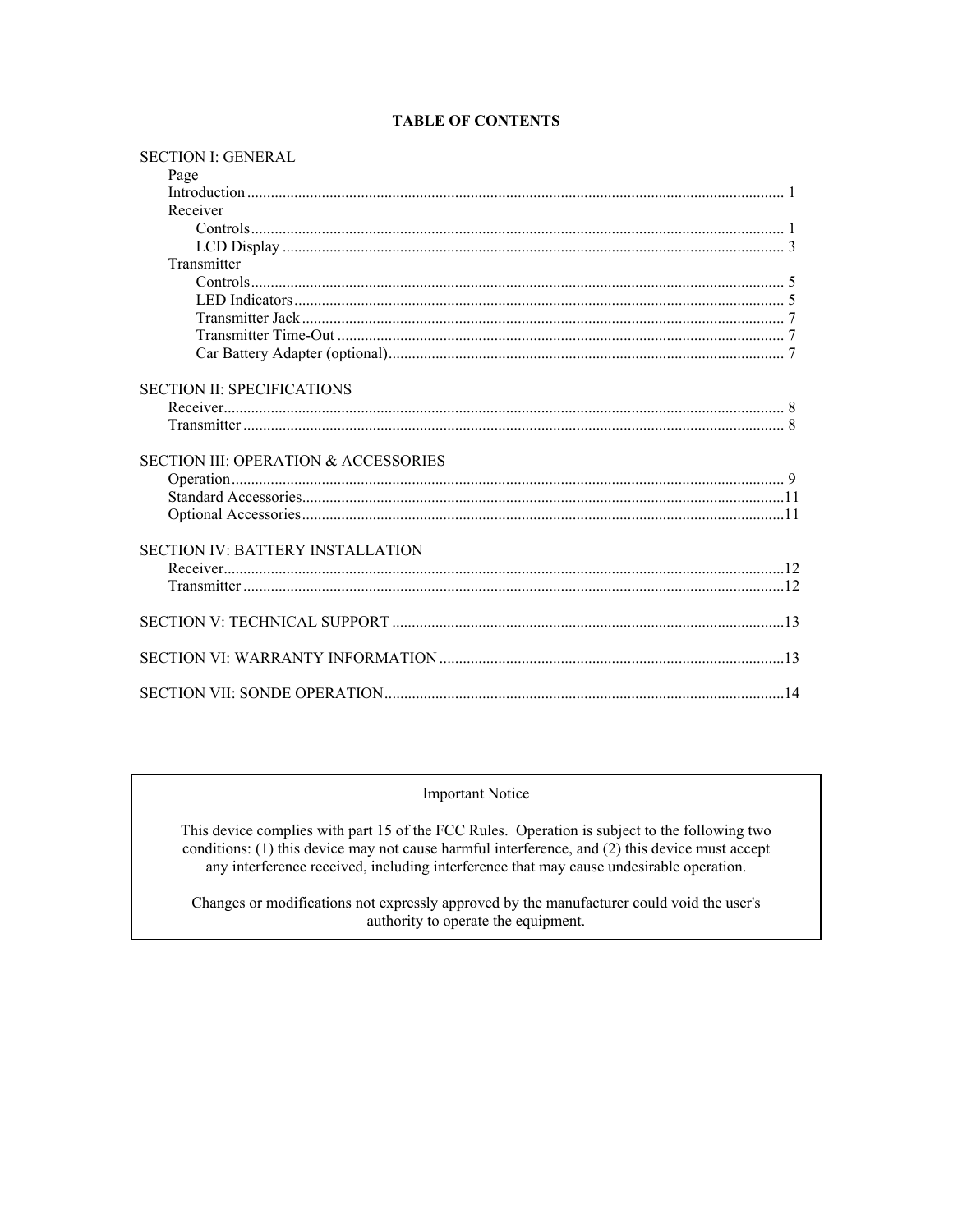# **SECTION I: GENERAL**

## **Introduction**

The TraceMaster<sup>TM</sup> is the first pipe and cable locator on the market to offer a Remote Link between the transmitter and the receiver units. This is accomplished through a radio frequency (RF) two-way communications channel, and makes it possible to change the transmitter frequency from the receiver. The link also allows the receiver to monitor the transmitter battery status and other operating parameters.

The TraceMaster<sup> $\text{TM}$ </sup> operates on a passive mode, three different active modes (conductive, inductive and clamp), and a sonde mode. In the passive mode the transmitter shuts down its output and the receiver searches for 50/60 Hz signals. In the active modes the transmitter operates at a low frequency (575 Hz), a mid-range frequency (8 kHz), a high frequency (82 kHz), and a very high frequency (455 kHz). In the sonde mode the receiver searches for the signal transmitted by a small sonde (either 512 Hz or 82 kHz) that has been routed through a pipe. The choice of frequencies depends on the specific active mode, as explained elsewhere in this manual. In addition, the receiver can determine the approximate depth of the target, and has the ability to operate in manual or automatic gain modes.

> Tested to Comply with FCC Standards. This Class A device complies with Canadian ICES-003

Cet appareil de la classe A est conforme a la norme NMB-003 du Canada

This device contains RF modem MHX-910 from Microhard Systems, Inc. FCC ID: NS999P2 CANADA: 3143 102 1527A

#### **Receiver**

The receiver's front panel is designed to be intuitive and require a minimum of training for effective use of the instrument. The controls and the information display area are large and easy to understand. Yet they include everything necessary to control and monitor the transmitter remotely.

## **Controls**

MASTER ON/OFF SWITCH - This switch is built into the VOLUME control. When the VOLUME control is in the full CCW position, past its "click", power to the unit is removed, and the ON/OFF TRIGGER SWITCH is disabled. The intention of this switch is to prevent accidental turn on by depression of the trigger switch when the unit is stowed away.

ON/OFF TRIGGER SWITCH - The trigger switch is located in the handle of the receiver and it applies power when the unit is picked up and held by the handle. When the trigger is released (the receiver is put down or stored away), the power is removed from the instrument. There is a 5-second delay to prevent premature power removal when changing hands or letting the handle go momentarily. This switch helps to conserve battery power by preventing the user from leaving the power on accidentally.

*NOTE: The trigger switch is enabled by the MASTER ON/OFF switch built into the volume control (see description above).*

VOLUME - The volume control adjusts the volume of the tone coming from the speaker. The volume increases as the control rotates in the CW direction.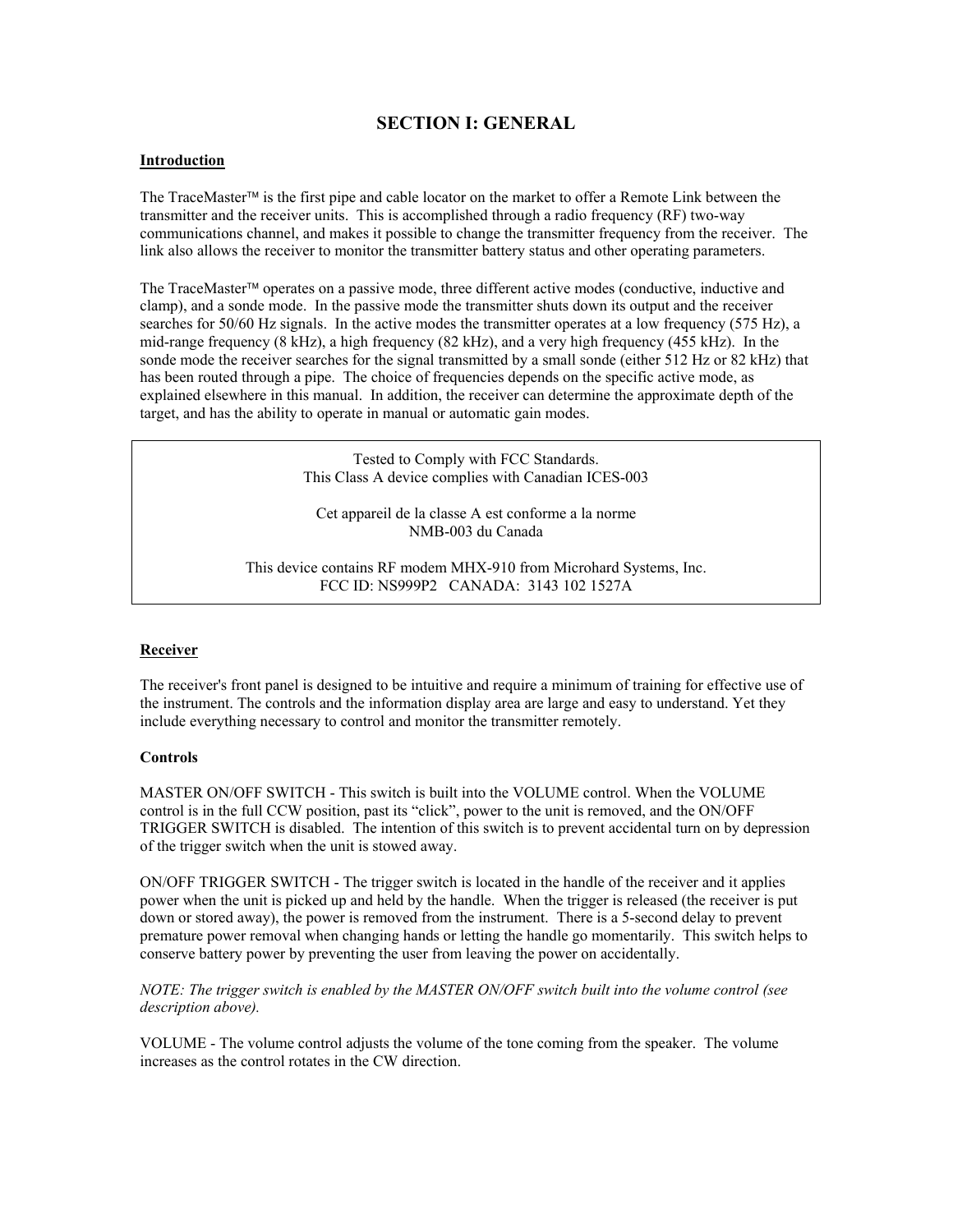GAIN - When the gain control is in the full CCW position, past its "click", the receiver is in the automatic gain mode. In this mode the receiver adjusts its sensitivity as a function of the strength of the detected signal. When the control is rotated CW, the receiver is in the manual gain mode. The sensitivity of the receiver increases as the control rotates in the CW direction.

FREQ - An operating frequency can be selected by depressing this button consecutively until the desired frequency is indicated on the display of the receiver. The passive mode, sonde modes, and active modes are accessible via this button.

*NOTE: When the FREQ control is depressed, the "Antenna" symbol comes on while the receiver sends the new frequency command to the transmitter and awaits for confirmation that the frequency has changed. Because of this, a delay of up to 2-3 seconds will occur before the new operating frequency is indicated on the display. If the new frequency is not indicated on the display shortly after the "Antenna" symbol goes off, then try to depress the FREQ control again. See Section III "Operation" for additional hints on operating the FREQ control.*

The TraceMaster comes standard with five operating frequencies:

Passive Frequency - In this mode the transmitter is not active (see note below). The receiver picks up the AC power (factory selected 50 or 60 Hz) off the buried cables and pipes.

*NOTE: The receiver "remembers" the last frequency it was operating at when it was turned off. When the power to the receiver is restored, you will have to depress the FREQ button to switch away from the frequency "remembered". If the transmitter power is turned off, the transmitter will not acknowledge receiving the commands to change frequency, and therefore the receiver will not be able to change to passive frequency. You will have to temporarily turn the transmitter on to allow it to go to passive, then you can turn it back off or leave it in the very low-power consuming "passive" mode.*

Low Frequency (575 Hz) - This frequency will not jump to adjacent conductors and can only be induced with the conductive clips connected directly to access points on the utility to be traced.

Mid-range Frequency (8 kHz) - This frequency will not usually jump to adjacent conductors, but may jump across non-conductive joints in a pipe for longer tracing. It can only be induced with the conductive clips connected directly to access points on the utility to be traced, or the optional inductive clamp.

High Frequency (82 kHz) - This frequency can typically jump to adjacent conductors and can be induced by the conductive clips, the optional inductive clamp, or the built-in inductive antenna.

Very High Frequency (455 kHz) - This frequency can easily jump to adjacent conductors and it is a good frequency to use for total field survey or "quick scan" of a small area. It can be induced by the conductive clips , the optional inductive clamp, or the built-in inductive antenna.

*NOTE: See Section VII: Sonde Operation, for additional considerations regarding operating frequency.*

DEPTH - To determine the depth of the target place the receiver directly over the target, then press the depth button. . There is a delay of 2.0 seconds between pressing the depth button and displaying the depth on the LCD. The measured depth will continue to be displayed on the LCD for as long as the button is depressed, otherwise (if the button is pressed and quickly released), the depth will show on the LCD for a few seconds, along with the word "DEPTH" on top of the LCD. Then the LCD will revert back to display signal strength. The TraceMaster can be factory set to display depth in feet and inches or in meters.

*NOTE: See Section VII: Sonde Operation, for additional considerations regarding depth measurements when using a sonde.*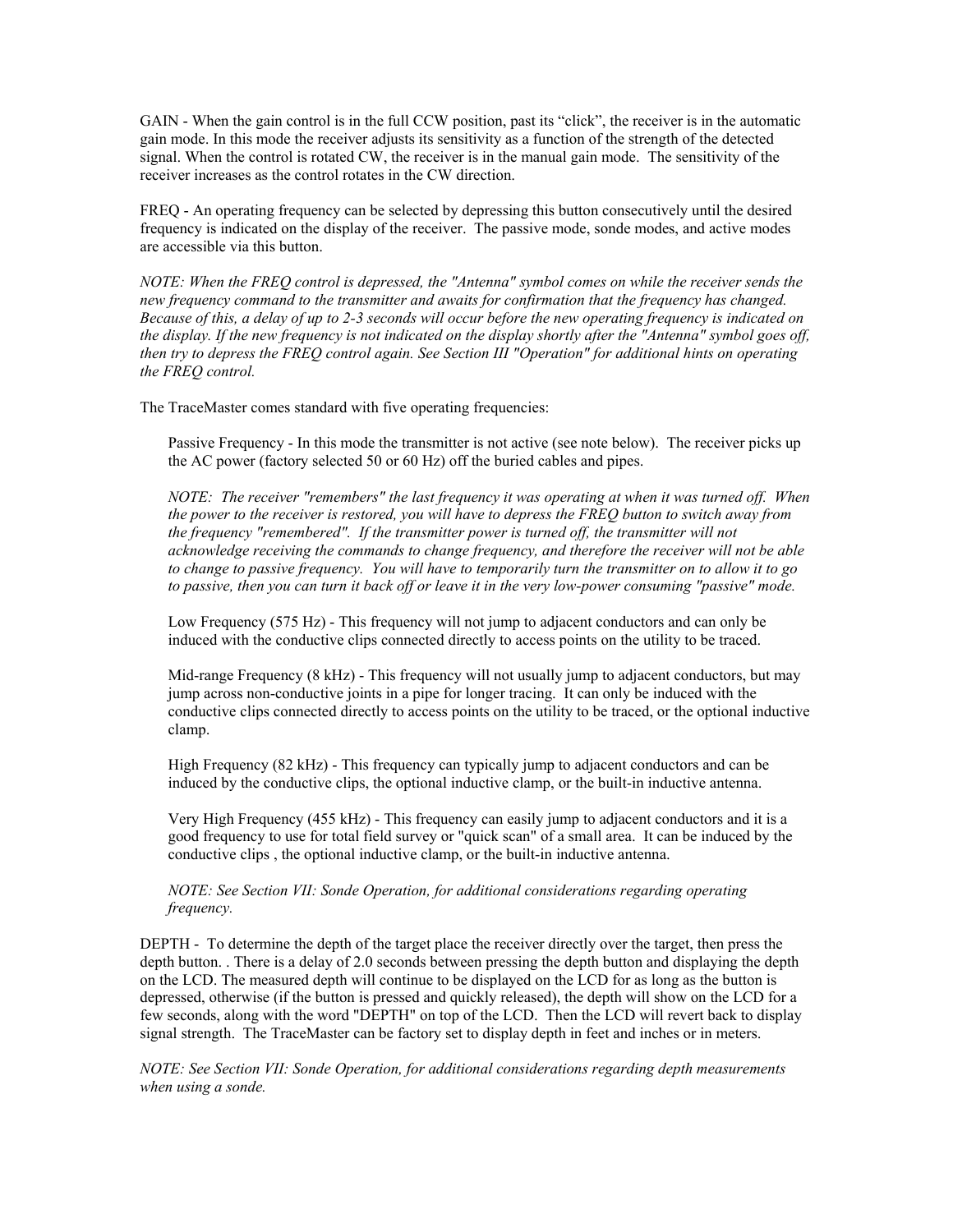*NOTE: Depth is not available at 455 kHz.*

*NOTE: The DEPTH button can also be used on power up to "defeat the RF link". See Section III "Operation" for details.*

# **LCD Display**

The LCD display has five general areas to display information to the user: a Receiver (RX) Window, a Transmitter (TX) Window, a Frequency Indicator, a Direction Indicator, and a Numeric Display.

The TraceMaster has an ambient light sensor located right under the "s" of the word "TraceMaster". Under very dim or dark lighting conditions, this sensor activates backlighting of the LCD to improve readability.

RX WINDOW - This window groups a symbol (battery) and a legend concerning the receiver status.



The "**Battery**" symbol indicates the receiver's battery status as follows: when all 3 segments inside the battery symbol are present, the battery is fully charged. When only 2 segments are present the battery has a medium charge. A single segment present signals a low battery. Always replace the receiver batteries when only the bottom segment is visible.

NOTE: IF THE BATTERY LEVEL GOES BELOW THE LEVEL INDICATED BY A SINGLE SEGMENT, ALL 3 SEGMENTS WILL START TO FLASH, AND THE RF LINK WILL BE DISABLED.

The "AUTO GAIN" legend indicates when the gain is in the automatic mode. If the legend is not visible the receiver is operating in the manual gain mode.

TX WINDOW - This window groups three symbols concerning the transmitter status. These symbols are automatically updated via the RF link every 10 seconds.

The "**Battery**" symbol indicates the transmitter's battery status as follows: when all 3 segments inside the battery symbol are present, the battery is fully charged. When only 2 segments are present the battery has a medium charge. A single segment present signals a low battery. Always replace the transmitter batteries when only the bottom segment is visible.

The "**Inductive Mode**" symbol indicates that the transmitter is operating in the inductive mode. If the symbol is not visible the transmitter is operating in either the conductive or the clamp mode because the conductive clips or the optional inductive clamp are plugged into the transmitter's jack. For additional information on how to switch modes see the transmitter section.

The "**Antenna**" symbol indicates that the receiver is attempting to communicate with the transmitter via the RF link. It comes on briefly each time the FREQ switch is depressed, and also every 10 seconds to request a status update from the transmitter.

*NOTE: The "Antenna" symbol should only come on for a brief period and then go off. This is an indication of a good communications link with the transmitter. If it stays on longer (up to about 3 seconds), the communications link with the transmitter is poor or non-existent. See also Section III - Operation - "Defeating the RF Link".*





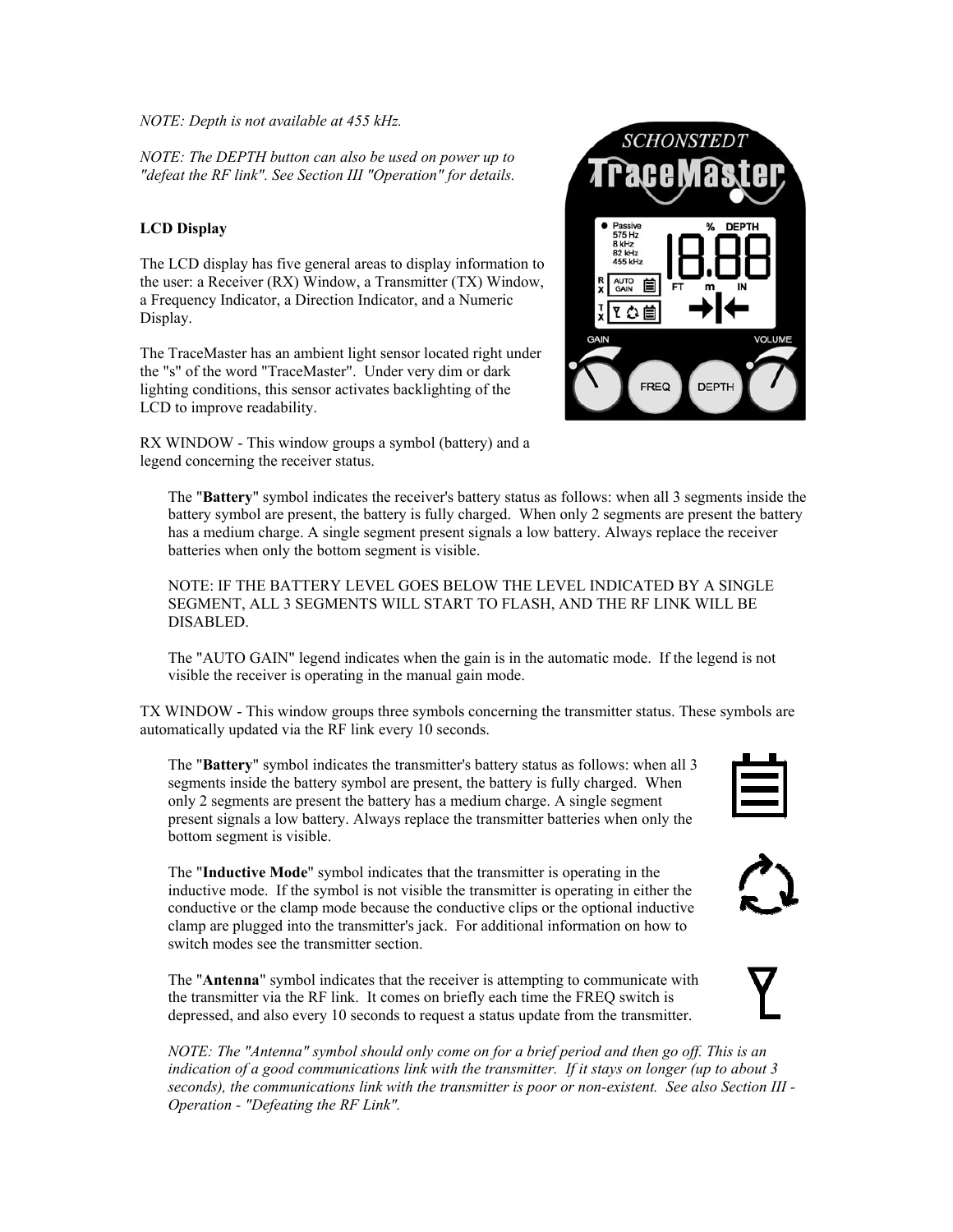FREQUENCY INDICATOR - When a dot appears to the left of a given frequency, that frequency is active in the receiver and the transmitter. When the receiver operates in the sonde mode two dots will appear, one to the left of the "Passive" legend and one to the left of the sonde's operating frequency. See Section VII: Sonde Operation, for additional information.

*NOTE: In the passive mode the transmitter is not active. However, a dot next to the "Passive" indicator on the LCD means that the transmitter has successfully received the command to go "inactive".*

DIRECTION INDICATOR - The purpose of the arrows and center bar in this indicator is to tell the operator in which direction to move the receiver in order to be directly over the target.

Right Arrow - Receiver should be moved to the right to get closer to the target.

Left Arrow - Receiver should be moved to the left to get closer to the target.



BOTH ARROWS and BAR - Receiver is placed directly over the target. This is also accompanied by a beeping sound.

*NOTE: When all three elements of this indicator are OFF, the signal strength is not adequate to make a directional determination. Keep searching based on the signal strength indication (see below) and the audio feedback, until one of the arrows comes ON. Directional indication is not available at 455 kHz.*

NUMERIC DISPLAY - The numeric display consists of  $3\frac{1}{2}$  digits (the half-digit can only be a "1" or be off) and it is used to display signal strength, depth, and transmitter output current.

*Signal Strength* - This is an indication of the relative signal level detected by the receiver and is a function of the gain setting. Good signal strength will typically be between 20 and 80, however see also Section III - Operation - "Gain", for a better understanding on how to interpret the signal strength readings.

*Depth Reading* - When measuring depth the word DEPTH lights up above the numeric display. Then, after the calculation is done, the depth of the target in feet and inches (or meters) is displayed as shown below for as long as the button remains depressed, or for just a few seconds if the button was pressed and released:

12 4 or (factory set) 4.10 FT IN m

*Transmitter Ouput Current* - If the transmitter is in conductive mode and operating at 575 Hz, 8 kHz, or 82 kHz frequency, the transmitter will measure the amount of current being deliverd through the conductive clip when the "SHOW STATUS" switch is depressed. Then, upon receiving the next status request from the receiver via the remote link, the transmitter will send the value of the current measured in mA (milliamperes). This value will be displayed momentarily on the receiver's display.

*NOTE: There is no current measured for Passive, any of the clamp modes, any of the inductive mode frequencies or the conductive mode at 455 kHz.*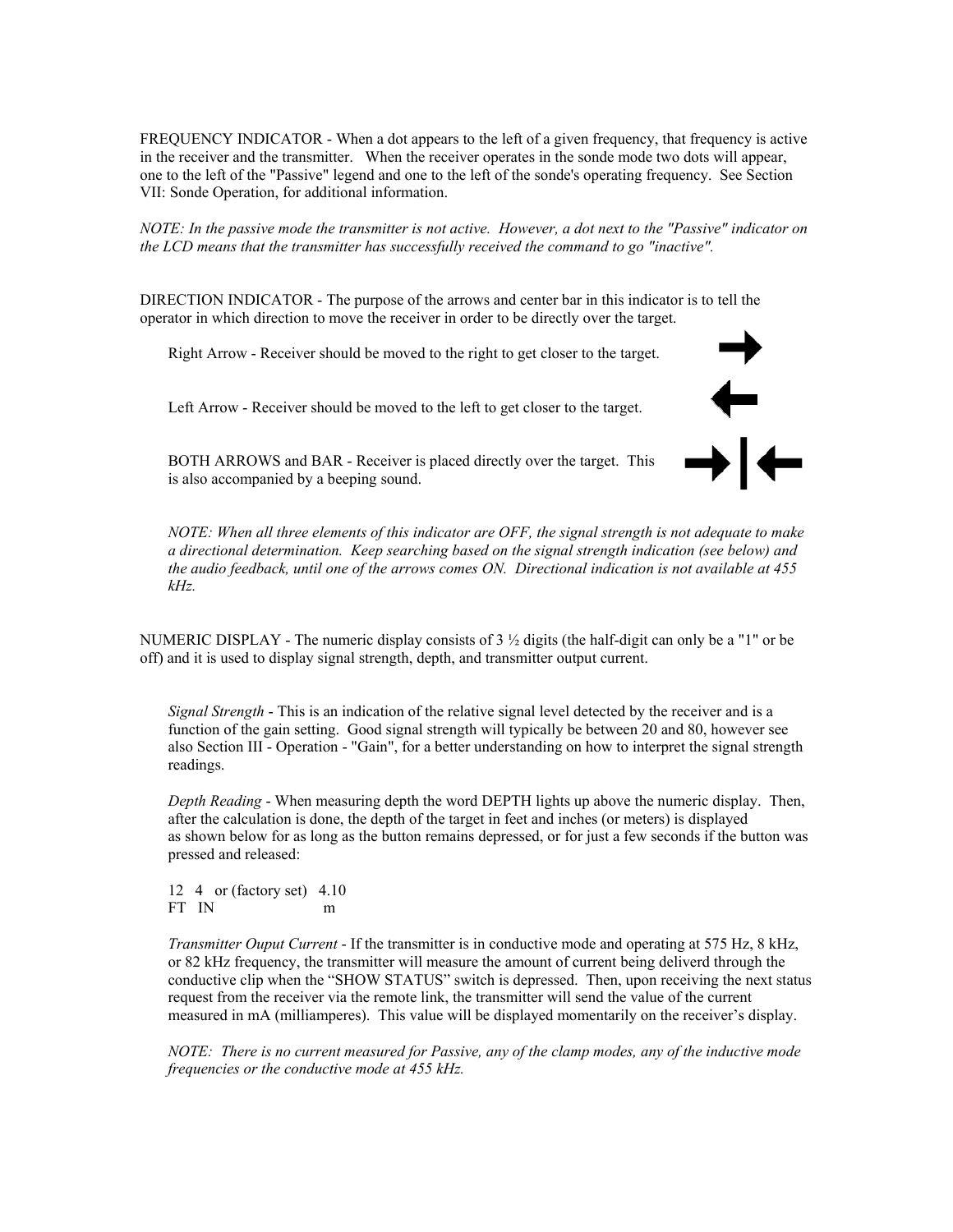#### **Speaker**

An audible indication of signal strength is also provided. The pitch of the sound will increase with increasing signal strength. However, the volume is determined only by the VOLUME control. See Section III - "Operation" - "Gain"- for additional hints on the effective use of the signal strength indicators.

# **Transmitter**

The transmitter's frequency setting is performed automatically via the RF link at the receiver. The user needs only to plug in the conductive clips, optional inductive clamp, or nothing (to operate in inductive mode), then turn the transmitter ON. Turning the transmitter ON/OFF cannot be performed remotely from the receiver.

## **Controls**

With only three controls plus the ability to change frequencies from the receiver, the TraceMaster's transmitter is very simple to operate.

ON/OFF - This is a momentary push-button switch that toggles the power to the transmitter on and off. When power to the transmitter is ON, the nearby green LED will illuminate and remain ON.

*NOTE: The ON/OFF switch needs to be pressed until the green LED illuminates, then released, to turn the unit ON. Press the switch again until the green LED goes off to turn the unit OFF*

*NOTE: Power to the transmitter must be ON before the receiver is able to communicate with the transmitter through the RF Link.*

SHOW STATUS - In order to conserve battery power all LED's (except "Power ON" and "Battery") remain OFF unless this switch is pressed (see LED Indicators section). Press and hold this switch to display LED indicators. In addition, when this switch is pressed and the transmitter is in conductive mode and operating at 575 Hz, 8 kHz or 82 kHz frequency, the transmitter will measure the amount of current being delivered through the conductive clips. When the receiver requests the status of the transmitter via the remote link for the first time after pressing this switch (remember that the receiver interrogates the transmitter every 10 seconds); the transmitter will include the value of the current measured in its response. The value will subsequently be temporarily displayed on the receiver's LCD. See Receiver/LCD Display/NUMERIC DISPLAY section for additional information.

SELECT - Press to manually select an operating frequency or to place the transmitter in the "Passive" mode. Each press advances the frequency/mode as follows: Passive >> 575 Hz >> 8 kHz >> 82 kHz >> 455 kHz >> Passive, and so on. However, in induction mode the 575 Hz frequency and the 8 kHz frequency are skipped (there is no induction mode at these frequencies). In addition, while using the optional inductive clamp all frequencies not supported by the clamp will be skipped.

*NOTE: The only reason to use the manual selection of a frequency is in the event a remote link with the receiver fails to be established due to environment conditions (distance, obstacles, etc.), or a broken RF antenna. When the remote link is established it ALWAYS takes precedence over the manual selection. In some cases it is necessary to press the FREQ control in the receiver to synchronize the receiver and transmitter units. See Section III "Operation" for additional hints.*

#### **LED Indicators**

The transmitter has three LED Indicator sections on the front panel. They are labeled REMOTE, FREQUENCY, and STATUS/MODE. In order to see these indicators the "SHOW STATUS" button must be pressed and held, as explained in the previous section. The only exception to that rule is when the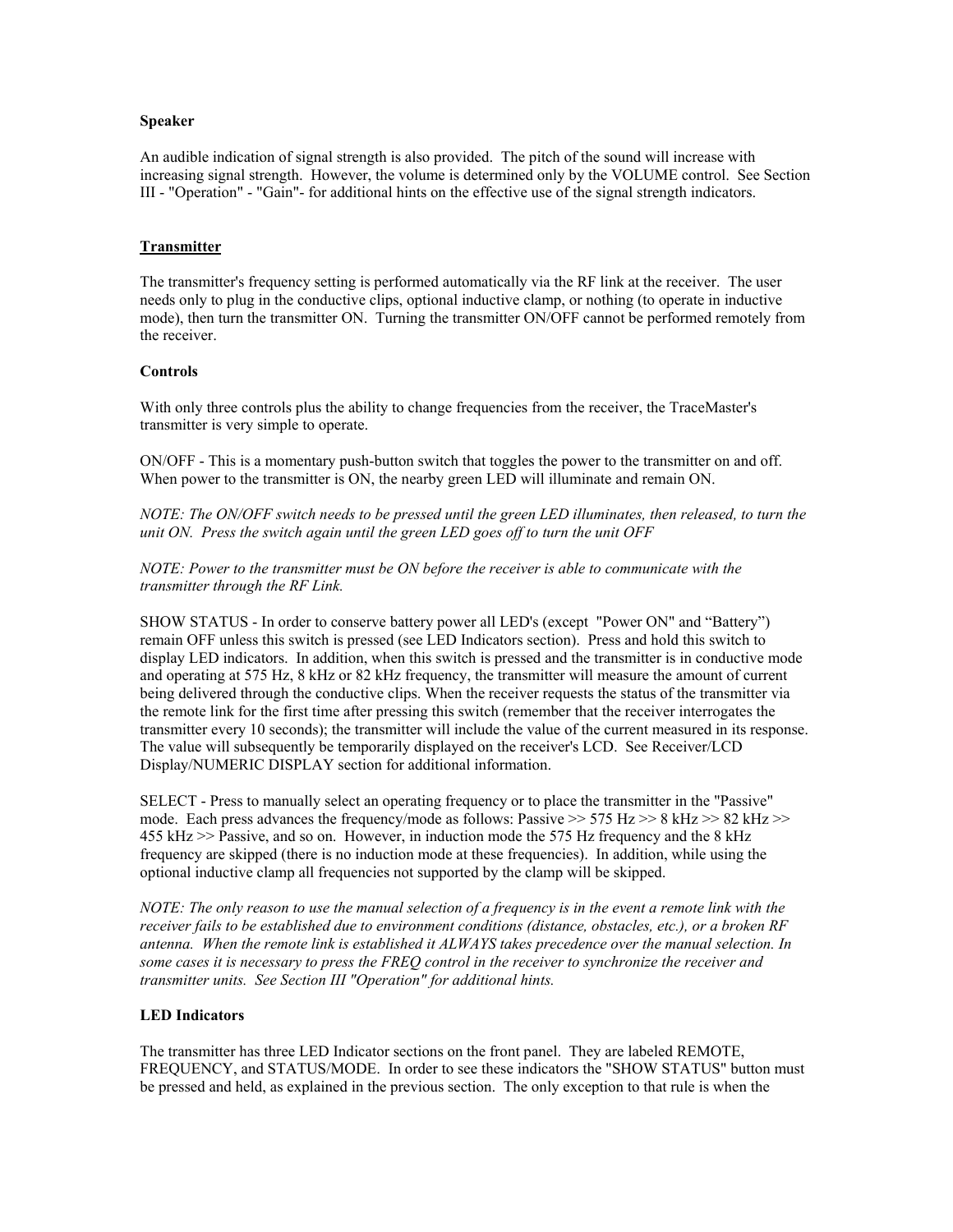SELECT button is pressed to select a new frequency. In that case the LED corresponding to the new frequency will light up GREEN while the SELECT button is pressed.

*NOTE: To conserve battery power, and because of the fact that the RF link allows the information the user needs to know about the transmitter to be displayed on the receiver's display, the LED's are relatively dim, especially under bright lighting conditions. Usually a hand shade is all that is needed to adequately see the LED's.*

REMOTE - The single indicator in this section is labeled "Link". It will glow GREEN every time a successful "status request" is received from the receiver. It will glow RED when more than 20 seconds have passed without receiving a successful "status request" from the receiver.

FREQUENCY - One of the five (5) indicators in this section will glow GREEN to indicate the current operating frequency.

STATUS/MODE - There are four (4) indicators in this section providing information about the operating mode and status of the transmitter battery. They are:

*CONDUCTIVE/CLAMP* - This LED will glow GREEN when the conductive clips or an optional inductive clamp is plugged into the jack (see Transmitter Jack section), and the transmitter is not in passive mode.

*OUTPUT POWER* - This LED provides a rough indication of how good a circuit the transmitter is hooked to, by attempting to measure the impedance range. It is only meaningful when the transmitter is in conductive mode, ignore it in any other operating mode. It will glow as follows:

GREEN when the circuit is very good, which typically means the impedance is below 2 kohms;

GREEN & RED, alternating when the circuit is of medium quality, which typically means the impedance is between 2 and 4 kohms.

RED when the circuit is poor, which typically means the impedance is higher than 4 kohms.

*NOTE: If the indicator is RED or alternating GREEN & RED, you should try to improve the connection (check the cables, the clips, the ground stake, wet the ground, clean rust or dirt, etc.). However, in many cases the reason for the high impedance is the soil itself (sandy or very dry) and/or the composition of the pipe or cable you are trying to trace (cast iron pipes, rusted or broken wires, heavy insulation to ground, etc.), and you may not be able to improve the connection. This DOES NOT MEAN that you won't be able to locate, it just means that there is a smaller amount of current circulating in the circuit and you may have to increase your receiver gain, or not be able to trace the signal as far as you would with a higher current.*

*NOTE: If the transmitter is in conductive mode and operating at 575 Hz, 8 kHz or 82 kHz frequency, the current measurement feature can provide a better indication of how good a circuit the transmitter is hooked up to. See Receiver/LCD Display/NUMERIC DISPLAY and Transmitter/Controls/SHOW STAUS sections, as well as Section III: Operation & Accessories for additional information on the current measurement feature*

*INDUCTIVE* - This LED will glow GREEN when there is nothing plugged into the transmitter jack and the transmitter is NOT in Passive Mode Therefore the transmitter is emitting its signal via the built-in induction antenna.

*BATTERY* - This LED will glow GREEN when the battery is fully charged. It will glow RED when the battery has a medium charge, and it will flash RED when the battery voltage reaches a level where the batteries must be replaced. Always replace the transmitter batteries when this LED is flashing RED. It is not necessary to press "SHOW STATUS" to see this LED.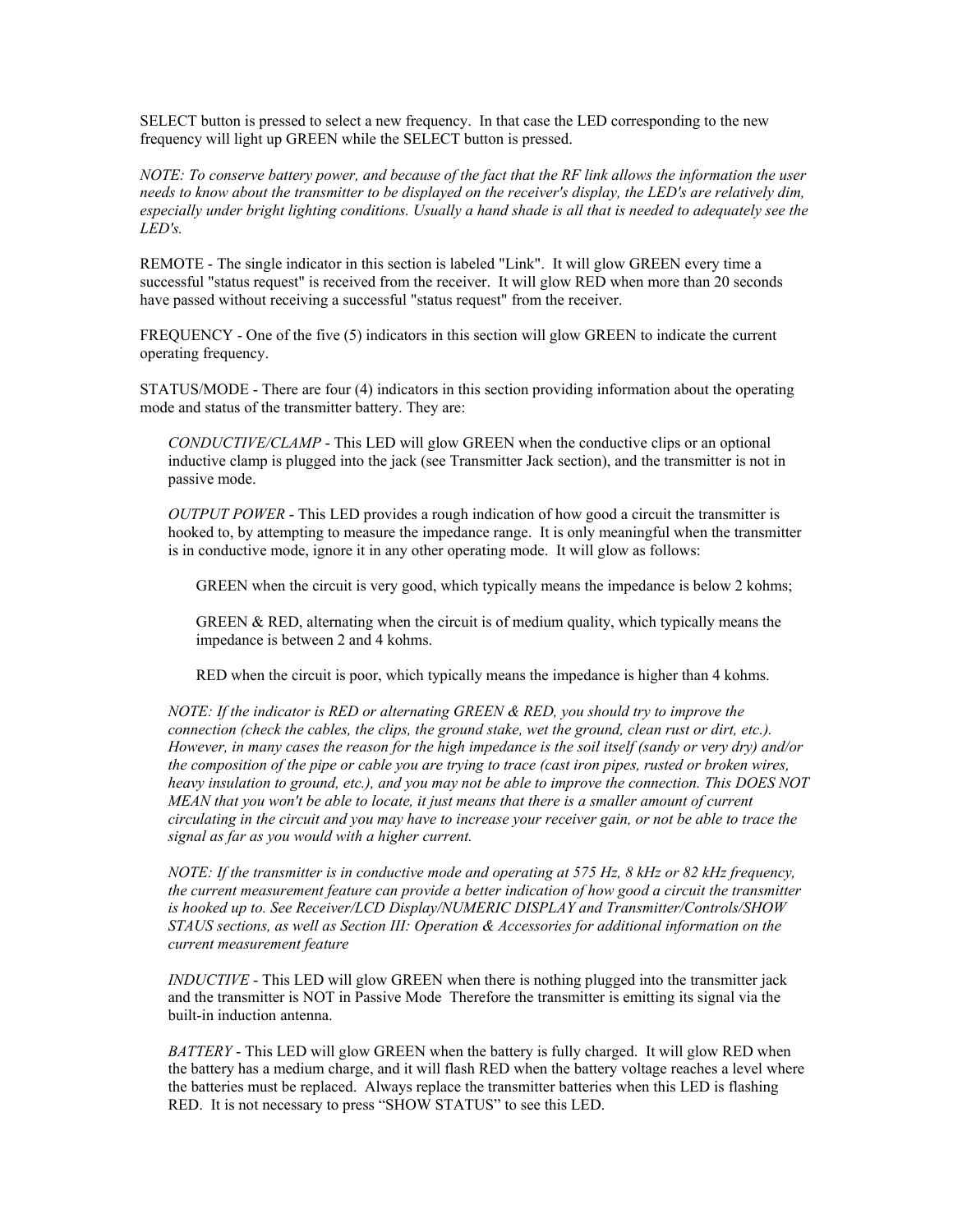*NOTE: Certain operating modes and/or frequencies tax the batteries more than others. It is possible for the battery indicator to indicate different levels of charge while operating in different modes/frequencies. If the LED flashes RED consistently in most operating modes the batteries should be replaced.*

# **Transmitter Jack**

This jack is used to connect the conductive clips or the optional inductive clamp to the transmitter. The unit automatically detects what accessory has been plugged in and adjusts its operation and indicators accordingly.

*NOTE: It is recommended that you turn the transmitter's power OFF before removing or inserting accessories from/into the jack.*

# **WARNING**

## DO NOT CONNECT CONDUCTIVE CLIPS TO LIVE POWER LINES! THIS IS A HAZARDOUS PRACTICE AND CAN PERMANENTLY DAMAGE THE TRANSMITTER. IF YOU ARE CONNECTING TO DEAD POWER LINES, MAKE PROVISIONS TO AVOID ACCIDENTAL ACTIVATION OF POWER TO THE LINES.

## **Transmitter Time Out**

The transmitter will turn itself off after approximately 85 minutes without receiving a status request from the receiver via the RF Link.

# **Car Battery Adapter (optional)**

Power your TraceMaster transmitter from your auto battery. (Requires factory upgrade of transmitter, if not ordered with a new unit.)

The car adapter plugs into the cigarette lighter receptacle of your vehicle and it is equipped with an LED that will light up when 12V are present. Please note that in some vehicles the ignition switch needs to be on for power to be available to the cigarette lighter receptacle. The other end of the cable plugs into a receptacle inside the storage compartment of the TraceMaster Transmitter.

The coiled cable allows you to place the TraceMaster Transmitter up to approximately 15 feet from the vehicle. Do not overextend the cable.

The adapter can be plugged in with or without batteries installed in the TraceMaster Transmitter unit, but it is recommended that the Transmitter be turned off.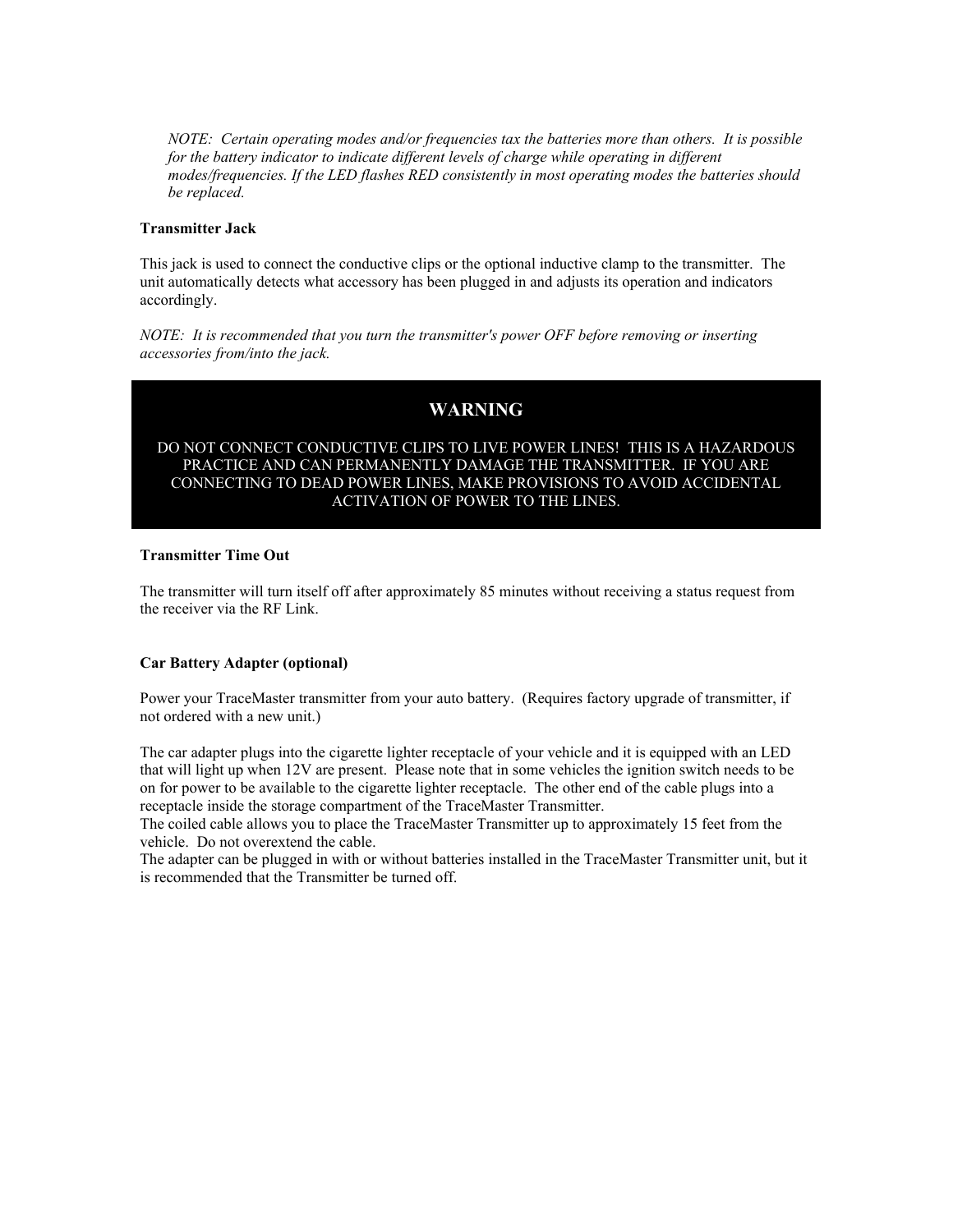# **SECTION II : SPECIFICATIONS**

#### **TraceMaster Specifications**

#### **Receiver**

|                    | <b>Operating Voltage</b>     | 12 V (8 "AA" alkaline batteries)                             |
|--------------------|------------------------------|--------------------------------------------------------------|
|                    | <b>Battery Life</b>          | 60 hours (alkaline batteries, intermittent                   |
|                    |                              | usage $\omega$ 70°F)                                         |
|                    | Audio Output                 | 10 - 3000 Hz determined by signal                            |
|                    |                              | strength                                                     |
|                    |                              | 0 - 70 db SPL (Sound Pressure Level),                        |
|                    |                              | volume controlled                                            |
|                    | Weight (incl. batteries)     | $3.9$ lb. $(1.7 \text{ kg.})$                                |
|                    | Operating Temp.              | -4°F to 140°F (-20°C to 70°C)                                |
|                    | <b>Overall Dimensions</b>    | 29.5" L x 5.0" W x 2.2" D                                    |
|                    |                              | $(75 \text{ cm L x } 12.7 \text{ cm W x } 5.6 \text{ cm D})$ |
|                    | Max. Depth Capability        | 19' (7.5 m) at 575 Hz, 8 kHz,                                |
|                    |                              | 82 kHz and Passive                                           |
|                    | <b>Sensors</b>               | Peak and Null (575 Hz, 8 kHz, 82 kHz                         |
|                    |                              | and Passive)                                                 |
|                    |                              | Peak only (455 kHz)                                          |
| <b>Transmitter</b> |                              |                                                              |
|                    | <b>Operating Voltage</b>     | 12 V (8 "D" alkaline batteries)                              |
|                    | <b>Battery Life</b>          | 40 hours (alkaline batteries, intermittent                   |
|                    |                              | use $\omega$ 70°F)                                           |
|                    | Weight (incl. batteries)     | 9.6 lb. (4.3 kg.)                                            |
|                    | Operating Temp.              | -4°F to 140°F (-20°C to 70°C)                                |
|                    | <b>Overall Dimensions</b>    | 13.0" W x 10.3" D x 6.0" H                                   |
|                    |                              | (33 cm W x 26.0 cm D x 15.0 cm H)                            |
|                    | <b>Operating Frequencies</b> | 575 Hz, 8 kHz, 82 kHz and 455 kHz                            |
|                    | <b>Output Power</b>          |                                                              |
|                    | (Conductive Mode)            | 1 W maximum at 82 kHz and 455 kHz                            |
|                    |                              | (FCC limited)                                                |
|                    |                              |                                                              |

Operating Modes Conductive: All frequencies

#### Common

RF Link Range 1000' line of sight or better (nominal)

Spread Spectrum ISM band (902 MHz to 928 MHz)

2.5 W typical at 575 Hz and 8 kHz

Inductive: 82 kHz and 455 kHz

*(Specifications subject to change without notice)*

Optional Clamp(s)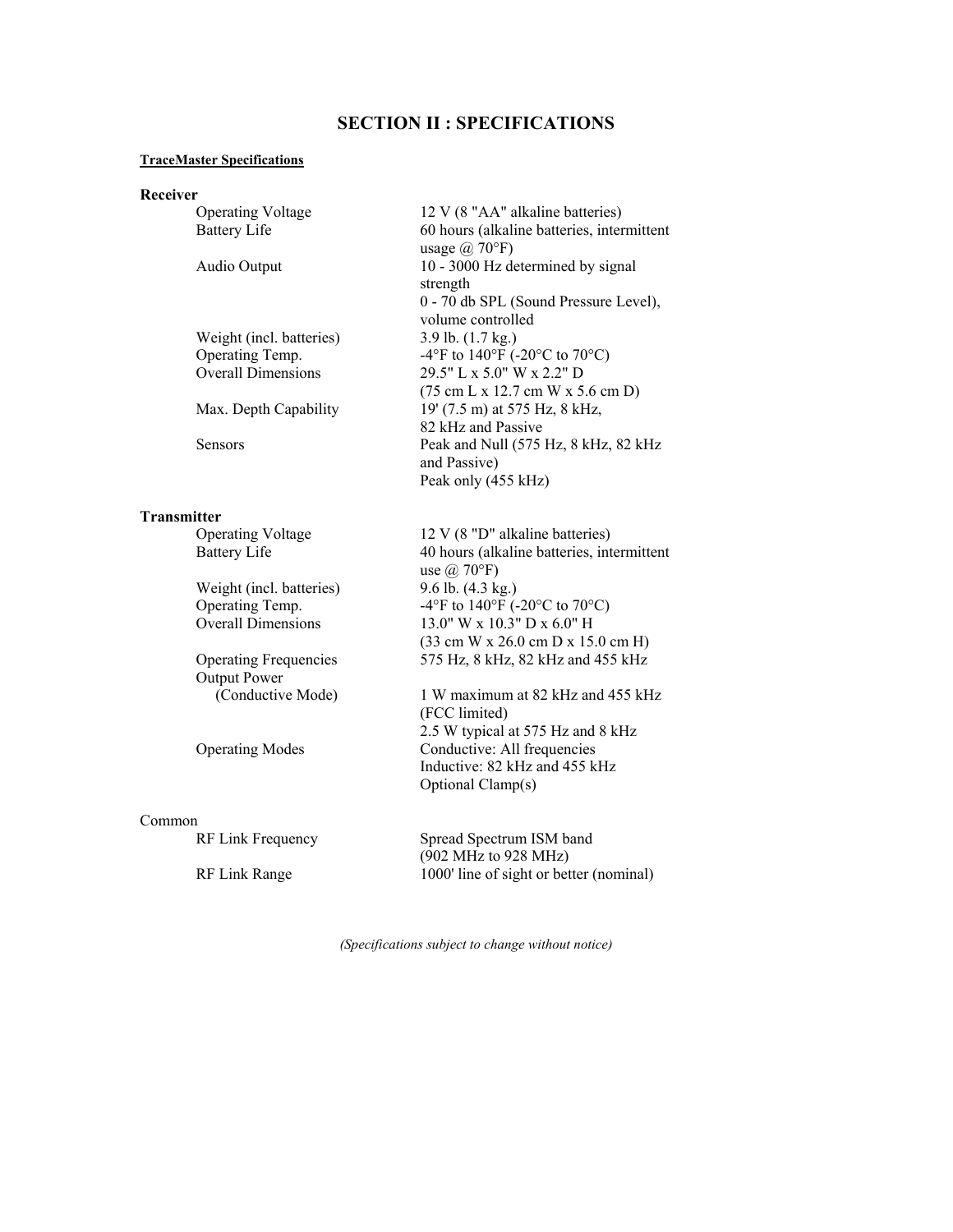# **SECTION III : OPERATION & ACCESSORIES**

#### **Operation**

- 1) Determine which is the best method to induce the transmitted signal into the cable or pipe. The choices are one of the active modes (conductive, inductive, or inductive clamp) or the passive mode. Technically in the passive mode the signal is not transmitted by the TraceMaster's transmitter, but it is already there due to AC power lines. Whenever possible use the conductive mode, which provides the strongest and best coupled signal.
- 2) For Conductive Mode plug the conductive clips into the transmitter jack BEFORE TURNING THE POWER ON. Connect the red clip to the access point for the cable or pipe. Connect the black clip to the ground stake, which should be buried on a line perpendicular to the utility to be traced and as far from it as possible.
- 3) For Inductive Mode make sure nothing is plugged into the transmitter jack. It is recommended that the conductive clips or the inductive clamp be removed while the transmitter power is OFF. Place the transmitter case over the buried cable or pipe in the direction indicated by the arrows on the transmitter case.
- 4) For the optional Inductive Clamp Mode insert the plug into the transmitter jack BEFORE TURNING THE POWER ON, open the jaws of the clamp and place it so that it completely encircles the desired cable or pipe. Make sure the clamp can fully close so that both ends touch.
- 5) For Passive mode it is not necessary to turn the transmitter on. However, the receiver always remembers the last frequency it was operating at when it was turned off. Therefore it is possible for the receiver to power up in a frequency other than "Passive". If that is the case it is necessary to turn the transmitter on to allow the RF link to be established and the receiver frequency to be changed to "Passive". Alternatively, the RF link can be defeated as explained later in this section.
- 6) Turn on the transmitter power by pressing the ON/OFF button on the transmitter and waiting for the power on indicator to glow.
- 7) Verify that you are operating in the desired operating mode by pressing and holding the "SHOW STATUS" button on the transmitter and observing the STATUS/MODE LED's.
- 8) Verify that you have a good circuit by checking the output power LED as described in the "LED Indicator" section.
- 9) Make sure the master ON/OFF switch built-in the volume control is ON, and pick up the receiver by its handle. The hand pressure action on the trigger switch will turn its power ON.
- 10) Fold up the transmitter's RF antenna so that it is perpendicular to the panel. Make sure the receiver's RF antenna is also in the vertical position.
- 11) Verify that you have established a good remote link by observing the antenna symbol on the receiver's LCD display and the "Link" LED indicator on the transmitter front panel (remember to press and hold the "SHOW STATUS" button). The "Link" LED should glow green after 10 seconds, indicating that you have established a link with the receiver.

*NOTE: Depress the FREQ control on the receiver a couple of times, as described in Section II, to verify correct operation of the RF link.*

12) Frequency changes - The frequency of both the receiver and the transmitter can be changed from the receiver by pressing the FREQ button on the receiver. Alternatively the SELECT button on the transmitter can be used to manually select the frequency, but after the first status request from the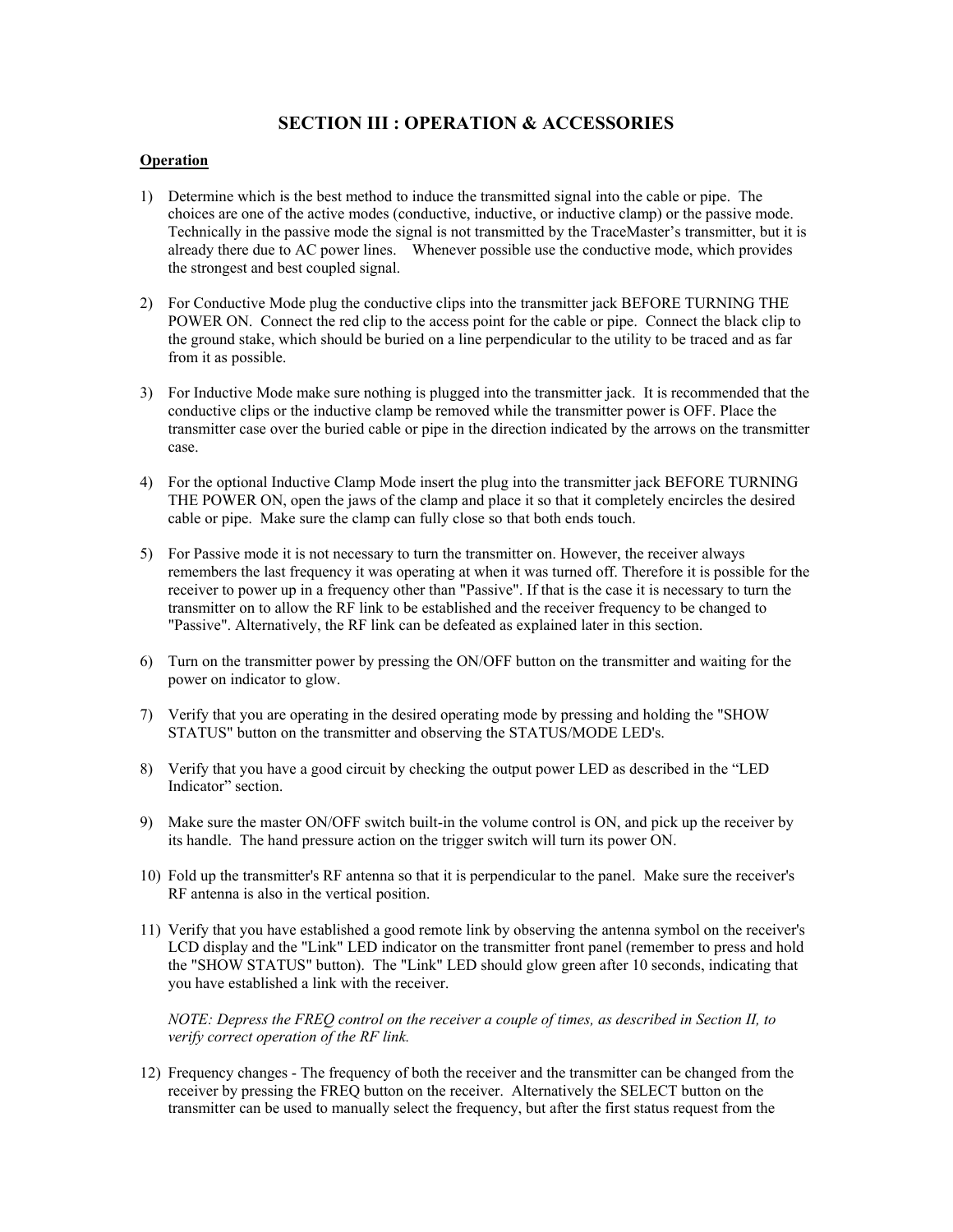receiver, the remote link will always cause the transmitter's frequency to revert back to the frequency selected by the receiver.

*NOTE: Selecting the "Passive" mode on the receiver and the transmitter (via the RF link or manually) will render the transmitter inactive (except for the RF link) and provide transmitter battery savings. See item 5 above for further details.*

- 13) Gain When the gain control is in the fully CCW direction, the gain is set automatically. For best results, the experienced operator has the option to set the gain manually by rotating the control in the CW direction, beyond the "click". As the control is rotated in the CW direction, the gain increases. As a guideline, always operate at the minimum gain that shows a clear "peak" over the target. It is not important what the signal strength number is at the peak, as long as it clearly decreases on each side of the target. It is NOT necessary to operate with a signal strength close to 99, in fact, if "99" appears on the numeric display, the signal is saturating the amplifiers and the gain should be reduced. For best results keep between 20 and 80.
- 14) Locating Target with arrows As the operator moves toward the buried target, one of the arrows will indicate in which direction to move. If the operator moves beyond the target, the other arrow will indicate that the operator should reverse direction. When the operator is right over the target the tone will reach maximum pitch and the digital reading will reach a maximum. Both arrows and the center bar on the display will be ON, and the receiver will start beeping.

*NOTE: Directional indication is not available at the 455 kHz frequency.*

15) Depth Measurement - Place the bottom of the arrow against the ground, and then push and hold the DEPTH button. The digital display will indicate the approximate depth. The reading will show as long as the button is depressed.

*NOTE: Depth is not available at the 455 kHz frequency.*

- 16) Defeating the RF Link It is possible to defeat the RF link to allow the setting of the receiver and transmitter frequencies independently. This may be needed in situations where the environment prevents a reliable RF link to be established or if there is a need to operate in passive mode without a transmitter and the receiver powers up in a different mode, as explained in item 5 above. The RF link can be toggled between active and defeated by the following sequence:
	- a- Turn master ON/OFF switch off (click CCW)
	- b- Hold the unit by the handle so that the trigger is activated
	- c- Press and hold both the DEPTH and the FREQ controls before you turn the master ON/OFF switch CW.

*NOTE: The antenna symbol will blink continuously while the RF link is defeated. Each time the unit is turned on with the DEPTH button depressed, it alternates between operating with the RF link active and operating with the RF link defeated. In other words, repeating the procedure above will re-enable the RF Link.*

17) Using the Current Measurement Feature - The current measurement feature allows the user to know the amount of current that the transmitter is delivering to the load. The load is everything connected between the red and black connectors of the conductive clips. In general, larger currents flowing through the pipes or cables being located will result in longer tracing distances and/or deeper targets found. However, there is no quick recipe for the amount of current that works best for a particular situation. The TraceMaster can display currents from 0 to 99 mA, and the usefulness of the feature is in helping to improve the circuit so that as much current as possible flows through it, this can be done by improving ground connections, placement of the clips, or even changing frequencies.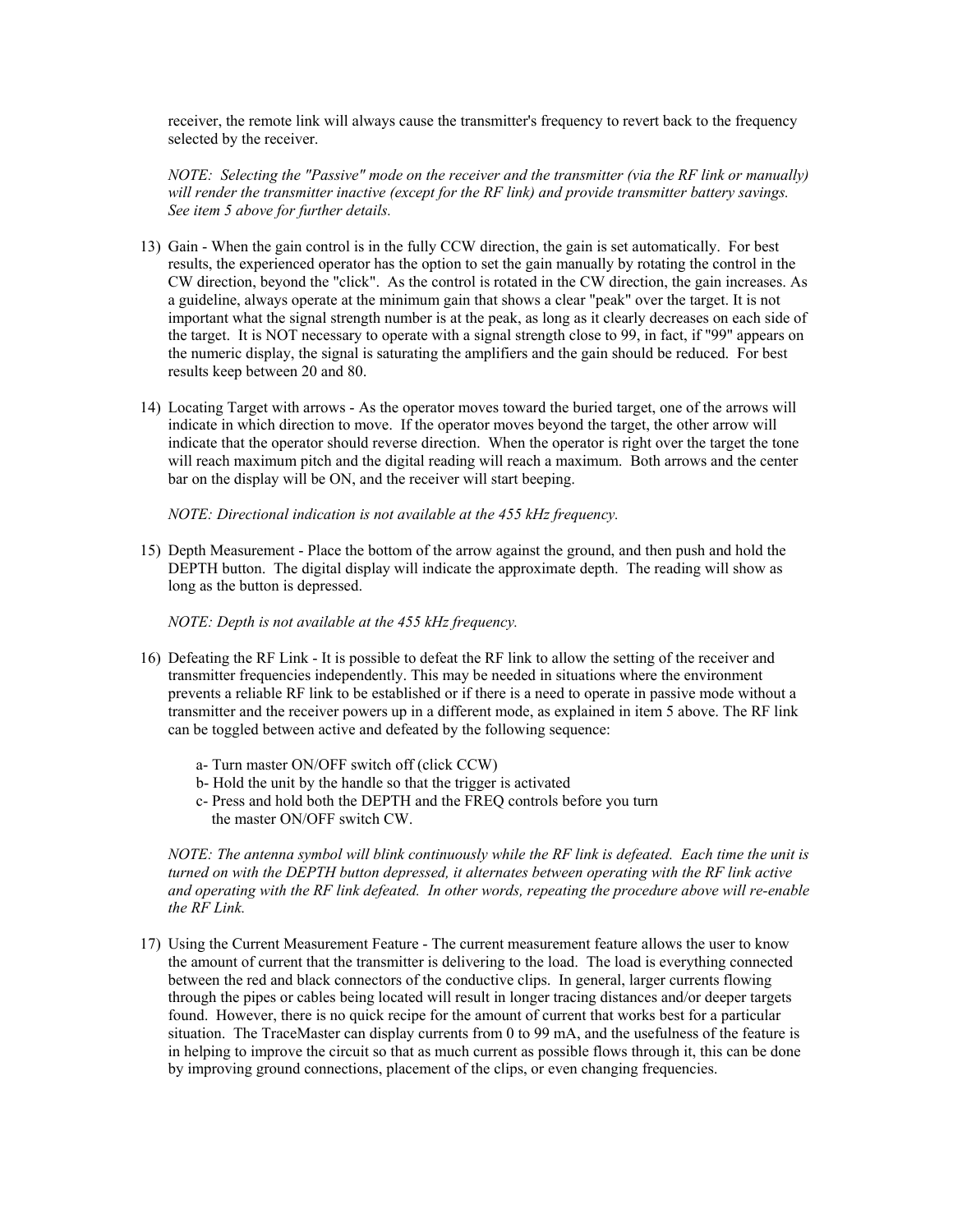Since the transmitter does not have a display, it uses the remote link to send the information about the output current measured to the receiver for displaying purposes. The measurement is triggered by depressing the Show Status switch, and is received by the receiver when it next requests the status via the remote link (up to 10 seconds after depressing the switch). The feature is only available in the conductive mode at 575 Hz, 8 kHz and 82 kHz.

# **Standard Accessories**

The accessories that are included with this instrument are:

Padded Receiver carrying case Transmitter Hard Case Shoulder strap Ground stake Conductive clips **Batteries** Operation Manual

The ground stake and conductive clips are located in the accessory compartment of the transmitter.

## **Optional Accessories**

Inductive Clamp - Three different clamp sizes are available for the TraceMaster, a 3-1/8" ID, 5" ID and 7" ID. The clamps are optimized for best results at 82kHz. They can also be used at 8kHz and 455kHz. The inductive clamp is not operative at 575Hz.

A few other accessories are available, such as larger clips, cable reel. and sondes. Please contact Schonstedt for details.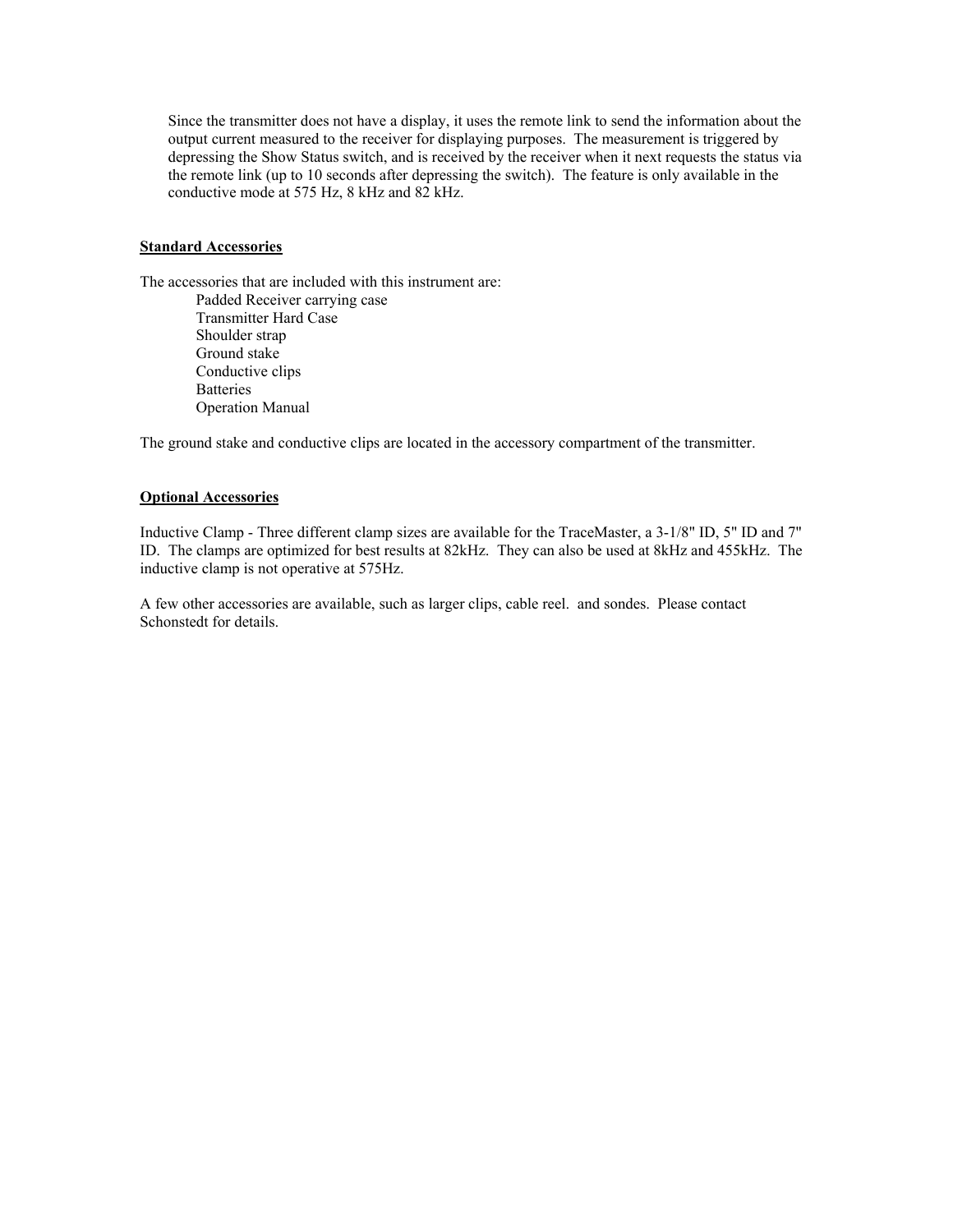# **SECTION IV : BATTERY INSTALLATION**

## **Receiver**

The batteries for the receiver are located in the back of the LCD display head. There are eight (8) 'AA' batteries. A battery access door with two thumbscrews is provided. Make sure the batteries are inserted following the orientation illustrated inside the battery holder. After replacing the batteries secure the door in place with the thumbscrews.

# **Transmitter**

The batteries for the transmitter are in a battery holder located under the door at the bottom of the storage compartment in the transmitter case. Slide both latches back and lift the door to expose the batteries. There are eight (8) 'D' batteries. Make sure the batteries are inserted following the orientation illustrated inside the battery holder.

*NOTE: To remove batteries, slide the ejector handle to the right, this will lift batteries for easy removal. For each of the four pairs, always insert the battery near the spring first.*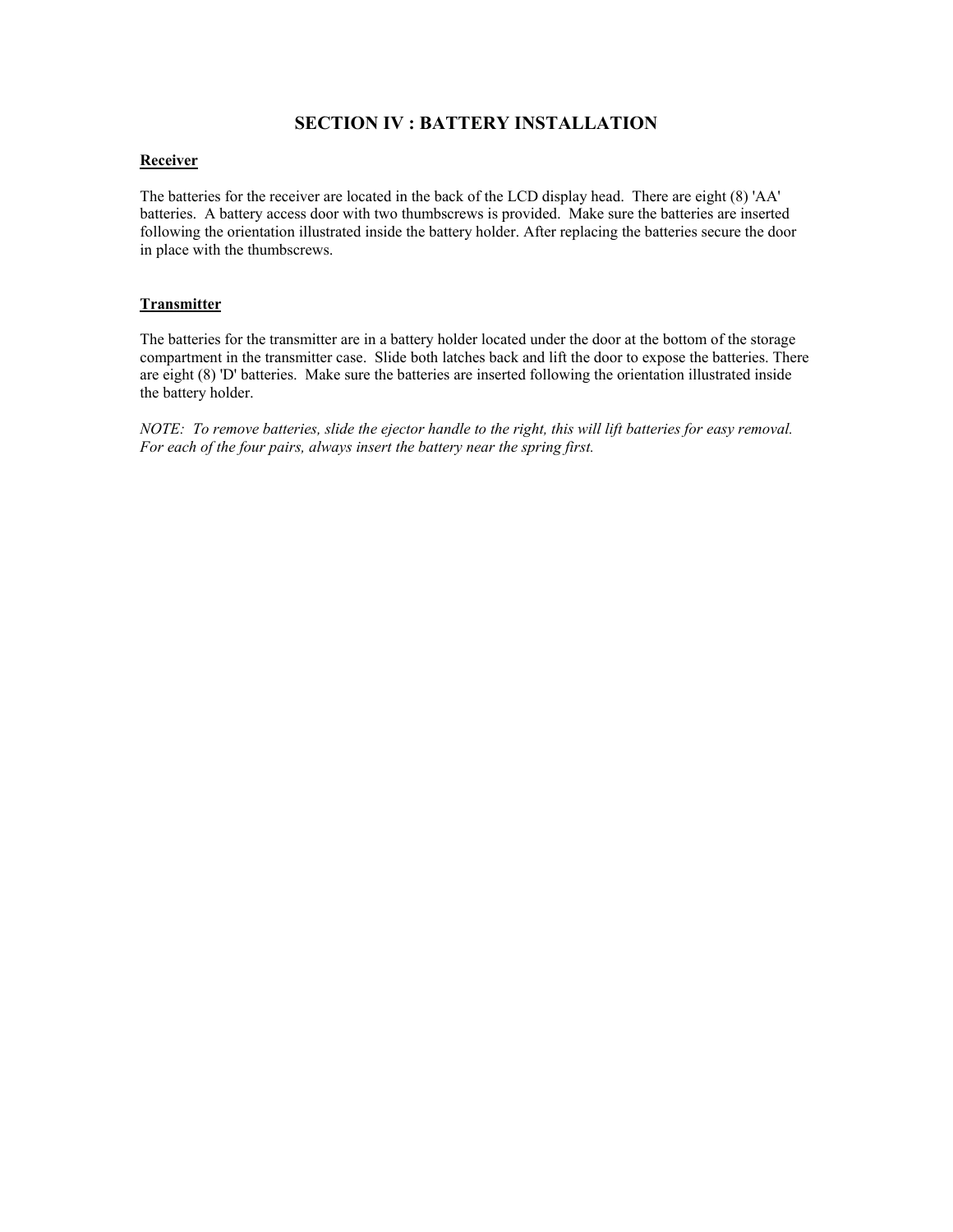# **SECTION V : TECHNICAL SUPPORT**

Technical Support

Schonstedt offers technical support and sales. For any reason regarding usage and application please contact our technical support team at 888-32-TRACE (888-328-7223).

# **SECTION VI : WARRANTY INFORMATION**

#### **Limited Warranty**

The Schonstedt Instrument Company (Schonstedt) warrants each product of its manufacture to be free from defects in material and workmanship subject to the following terms and conditions. The warranty is effective for 3 years (with the return of the Customer Registration Card) after the shipment by Schonstedt to the original purchaser.

Schonstedt's obligation under the warranty is limited to servicing or adjusting any product returned to the factory for this purpose and to replacing any defective part thereof. Such product must be returned by the original purchaser, transportation charges prepaid, with proof in writing, to our satisfaction, of the defect. If the fault has been caused by misuse or abnormal conditions of operation, repairs will be billed at cost. Prior to repair, in this instance, a cost estimate will be submitted. Service or shipping information will be furnished upon notification of the difficulty encountered. Model and serial numbers must be supplied by user. Batteries are specifically excluded under the warranty.

Schonstedt shall not be liable for any injury to persons or property or for any other special or consequential damages sustained or expenses incurred by reason of the use of any Schonstedt product.

> **FOR SERVICE OR REPAIR** Please ship TraceMaster to:

Schonstedt Instrument Company 100 Edmond Road Kearneysville, WV 25430 Attn: Customer Service Dept.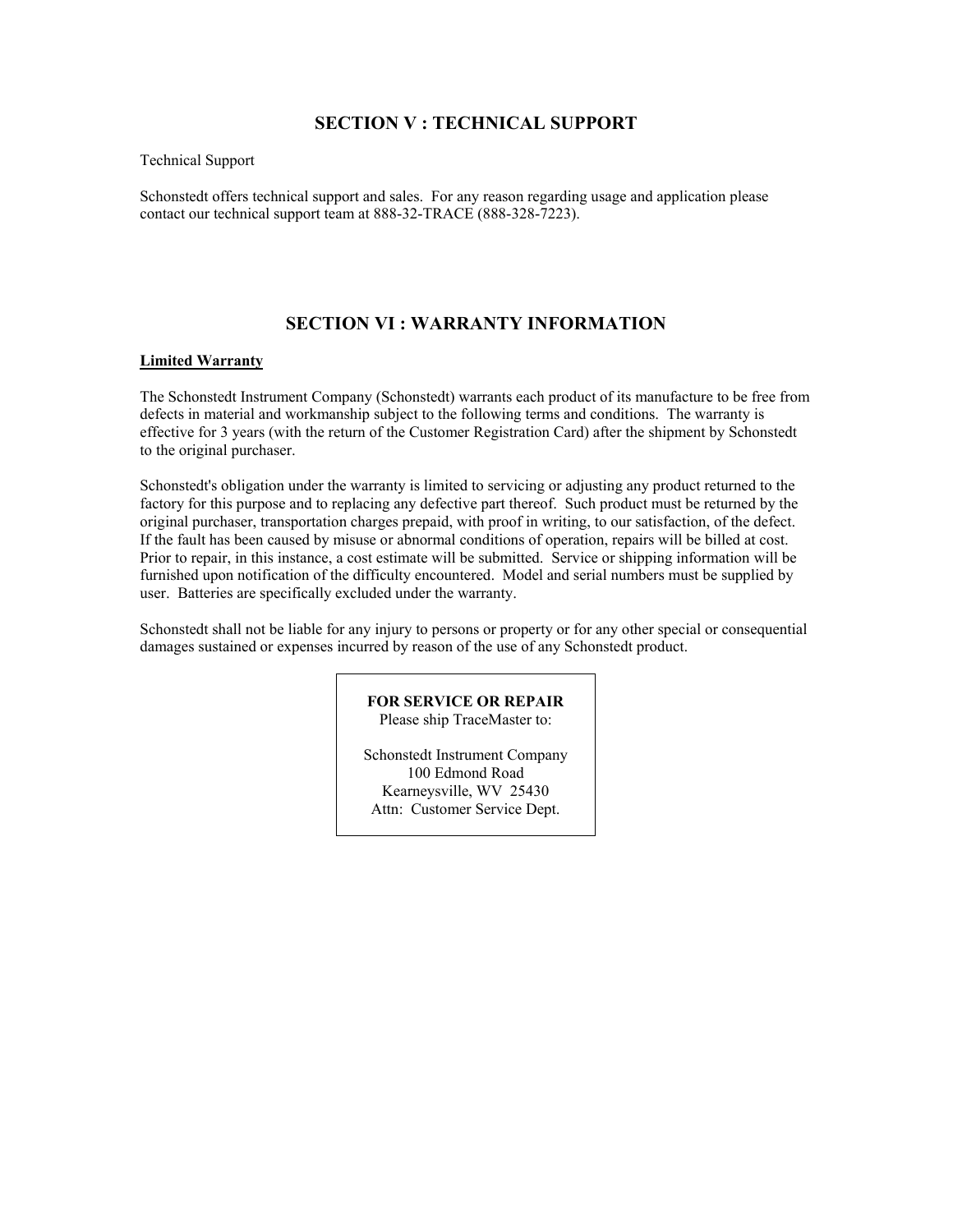# **SECTION VII: SONDE OPERATION**

(You must have a Schonstedt Sonde for this option)

# **Introduction**

If your TraceMaster unit is fitted with the sonde option then it supports the detection of of one or more of thses sondes:

- Schonstedt's 512 Hz sonde
- 512 Hz sondes from any other manufacturer
- Schonstedt's 82 kHz sonde

These types of sondes are usually attached to devices that are sent through sewer pipes or water pipes. The emmitted frequency penetratres the walls of such pipes.

Since the signal being traced by the receiver is produced by the sonde, and not travelling along the pipes, there are some differences in the way the receiver is used. The following section explains how to use the Tracemaster receiver for sonde operation.

## **Setting the Receiver for Sonde Mode**

How you set your receiver for sonde operation will vary slightly depending on whether you have purchased a receiver-only unit or a complete TraceMaster unit (receiver and transmitter). In both cases, you will know you are in the sonde mode because the dot next to the "PASSIVE" and the dot next to another frequency legend on the display will BOTH be lit, as shown in the figure below. The frequency legend with a dot next to it will either be 575 Hz (for a 512 Hz sonde) or 82 kHz (for an 82 kHz sonde).



# **Receiver Only Unit or Receiver Without RF Link**

If your TraceMaster is a "Passive Only", or "Passive + 1 active Frequency", pressing the "FREQ" button will cycle through the "Passive" mode, "Sonde" modes and the single frequency (if present). That simple!

#### **Receiver with Transmitter and Multiple Frequencies**

To use the sonde mode, first make sure the RF link is disabled--(see page 15). If the RF link is not disabled you can still access the sonde mode(s), even if the transmitter is off, but you will not be able to then switch to another active frequency or the passive mode, if the transmitter remains off. Access the sonde mode by pressing the "FREQ" switch a few times, until the dots next to the "Passive" and the "575 Hz" legends on the display are **BOTH** lit.

*NOTE: Make sure to re-enable the RF link when you are finished with the Sonde Mode.*